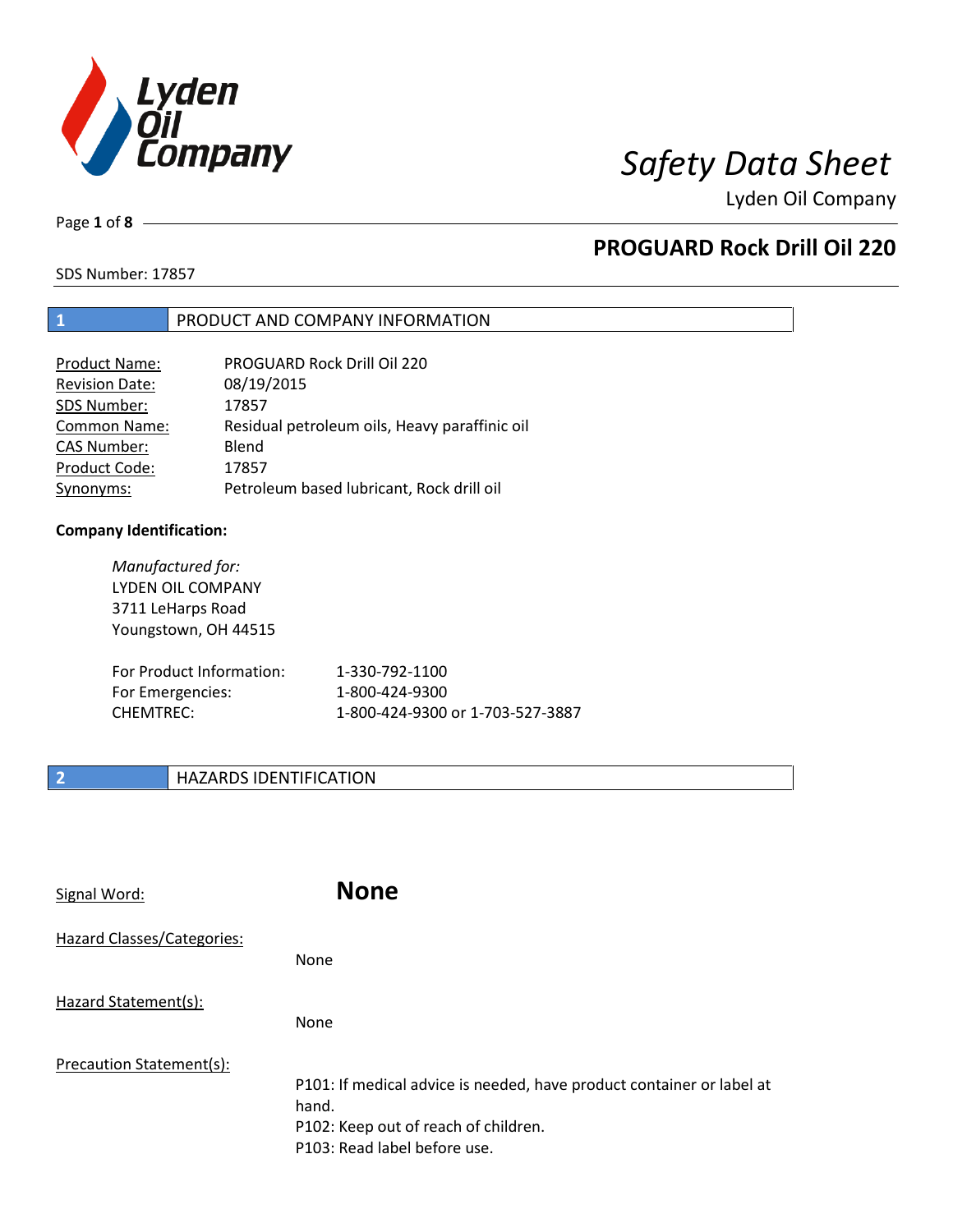

Page **2** of **8**

## **PROGUARD Rock Drill Oil 220**

SDS Number: 17857

Other Hazard Statement(s):

Repeated exposure may cause skin dryness or cracking.

|  |  | COMPOSITION / INFORMATION ON INGREDIENTS |
|--|--|------------------------------------------|
|--|--|------------------------------------------|

Ingredients:

*Mixture of the substances listed below with nonhazardous additions.*

| <b>Chemical Name</b>                                      | <b>CAS Number</b> | Percentage |
|-----------------------------------------------------------|-------------------|------------|
| Distillates (petroleum), solvent-dewaxed heavy paraffinic | 64742-65-0        | $30 - 50$  |
| Residual oils, petroleum, solvent dewaxed                 | 64742-62-7        | $50-70$    |
| Additives                                                 | N/A               |            |

*\*Any concentration shown as a range is to protect confidentiality or is due to batch variation.*

| <b>FIRST AID MEASURES</b> |
|---------------------------|
|                           |

### Description of First Aid Measures:

| Inhalation:   |                                                                                                                   |
|---------------|-------------------------------------------------------------------------------------------------------------------|
|               | If symptoms develop, move victim to fresh air. If symptoms persist,<br>obtain medical attention.                  |
| Skin Contact: |                                                                                                                   |
|               | Wash with soap and water. Remove contaminated clothing and wash<br>before reuse. Get medical attention if needed. |
| Eye Contact:  |                                                                                                                   |
|               | Rinse opened eye for several minutes under running water. If<br>symptoms persist, consult medical attention.      |
| Ingestion:    |                                                                                                                   |
|               | Rinse mouth with water. If symptoms develop, obtain medical<br>attention.                                         |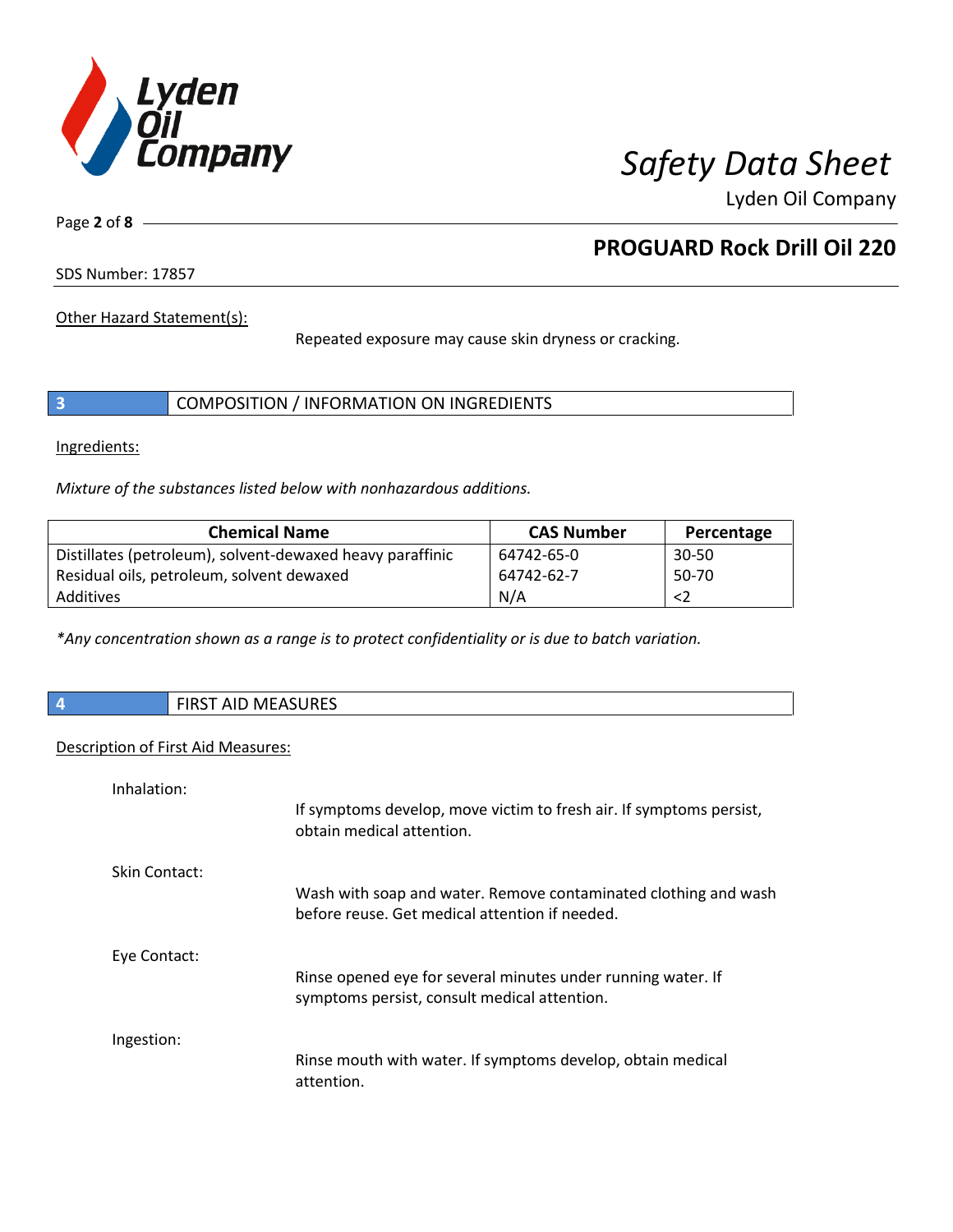

**PROGUARD Rock Drill Oil 220**

Lyden Oil Company

SDS Number: 17857

Page **3** of **8**

| Symptoms and Effects, both acute and delayed:         | No further relevent data available.                                                                                                                                                               |
|-------------------------------------------------------|---------------------------------------------------------------------------------------------------------------------------------------------------------------------------------------------------|
| <b>Recommended Actions:</b>                           | Treat symptomatically. Call a doctor or poison<br>control center for guidance.                                                                                                                    |
| 5<br>FIRE FIGHTING MEASURES                           |                                                                                                                                                                                                   |
| Recommended Fire-Extinguishing Equipment:             | Use dry powder, foam, or carbon dioxide fire<br>extinguishers. Water may be ineffective in fighting<br>an oil fire unless used by experienced fire fighters.                                      |
| Possible Hazards During a Fire:                       | Hazardous combustion products may include: A<br>complex mixture of airborne solid and liquid<br>particulates and gases (smoke). Carbon monoxide.<br>Unidentified organic and inorganic compounds. |
| <b>Recommendations to Firefighters:</b>               | No special measures required.                                                                                                                                                                     |
| $6\phantom{1}6$<br><b>ACCIDENTAL RELEASE MEASURES</b> |                                                                                                                                                                                                   |
| <b>Personal Precautions:</b>                          | Avoid contact with skin, eyes, and clothing.<br>Keep away from sources of ignition.                                                                                                               |
| <b>Emergency Procedures:</b>                          | Contain spilled material, collect in suitable and<br>properly labled containers.                                                                                                                  |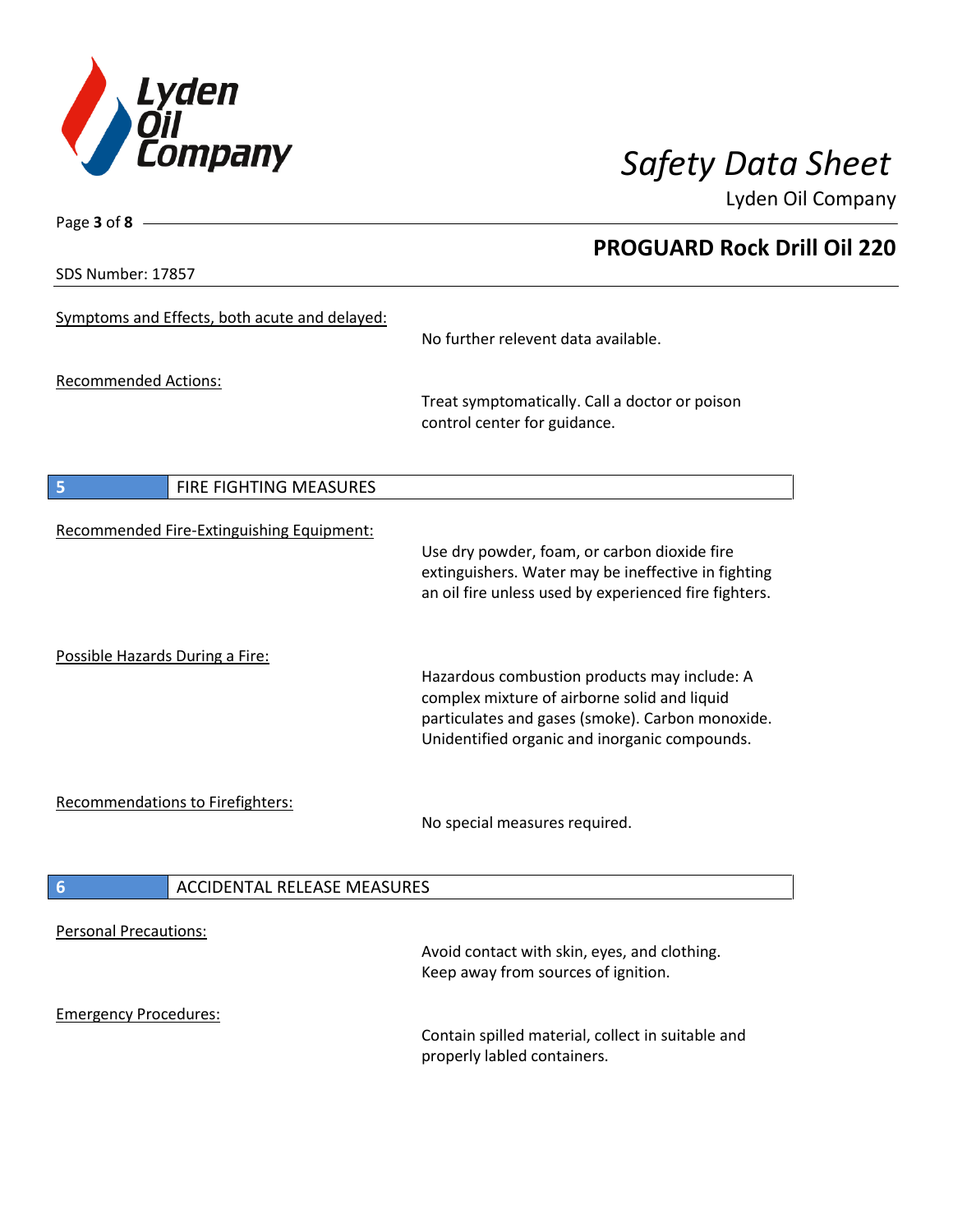

| Page 4 of 8 -                                 |                                                                                          |
|-----------------------------------------------|------------------------------------------------------------------------------------------|
|                                               | <b>PROGUARD Rock Drill Oil 220</b>                                                       |
| SDS Number: 17857                             |                                                                                          |
| <b>Environmental Precautions:</b>             |                                                                                          |
|                                               | Do not allow to reach sewage system or any water                                         |
|                                               | course.                                                                                  |
|                                               | Do not allow to enter ground waters.                                                     |
| Cleanup Procedures:                           |                                                                                          |
|                                               | Pick up excess with inert absorbant material.                                            |
|                                               |                                                                                          |
| <b>HANDLING AND STORAGE</b><br>$\overline{7}$ |                                                                                          |
| <b>Handling Precautions:</b>                  |                                                                                          |
|                                               | Handle with care and avoid spillage on the floor.                                        |
|                                               | Do not cut, weld, drill, grind, braze, or solder<br>container.                           |
| <b>Storage Requirements:</b>                  |                                                                                          |
|                                               | Keep container tightly sealed.                                                           |
|                                               | Keep away from sources of ignition.                                                      |
| $\boldsymbol{8}$                              | EXPOSURE CONTROLS / PERSONAL PROTECTION                                                  |
|                                               |                                                                                          |
| <b>Exposure Limits:</b>                       | -64742-65-0 Distillates (petroleum), solvent-dewaxed heavy paraffinic (30-50%):          |
|                                               | ACGIH TLV - Long-term value: 5mg/m <sup>3</sup>                                          |
|                                               | OSHA PEL - Long-term value: 5mg/m <sup>3</sup>                                           |
| <b>Engineering Controls:</b>                  |                                                                                          |
|                                               | All ventilation should be designed in accordance<br>with OSHA standard (29 CFR 1910.94). |
|                                               |                                                                                          |
| Personal Protective Equipment:                | Wash hands before breaks and at the end of work.                                         |
|                                               | Use safety glasses and gloves.                                                           |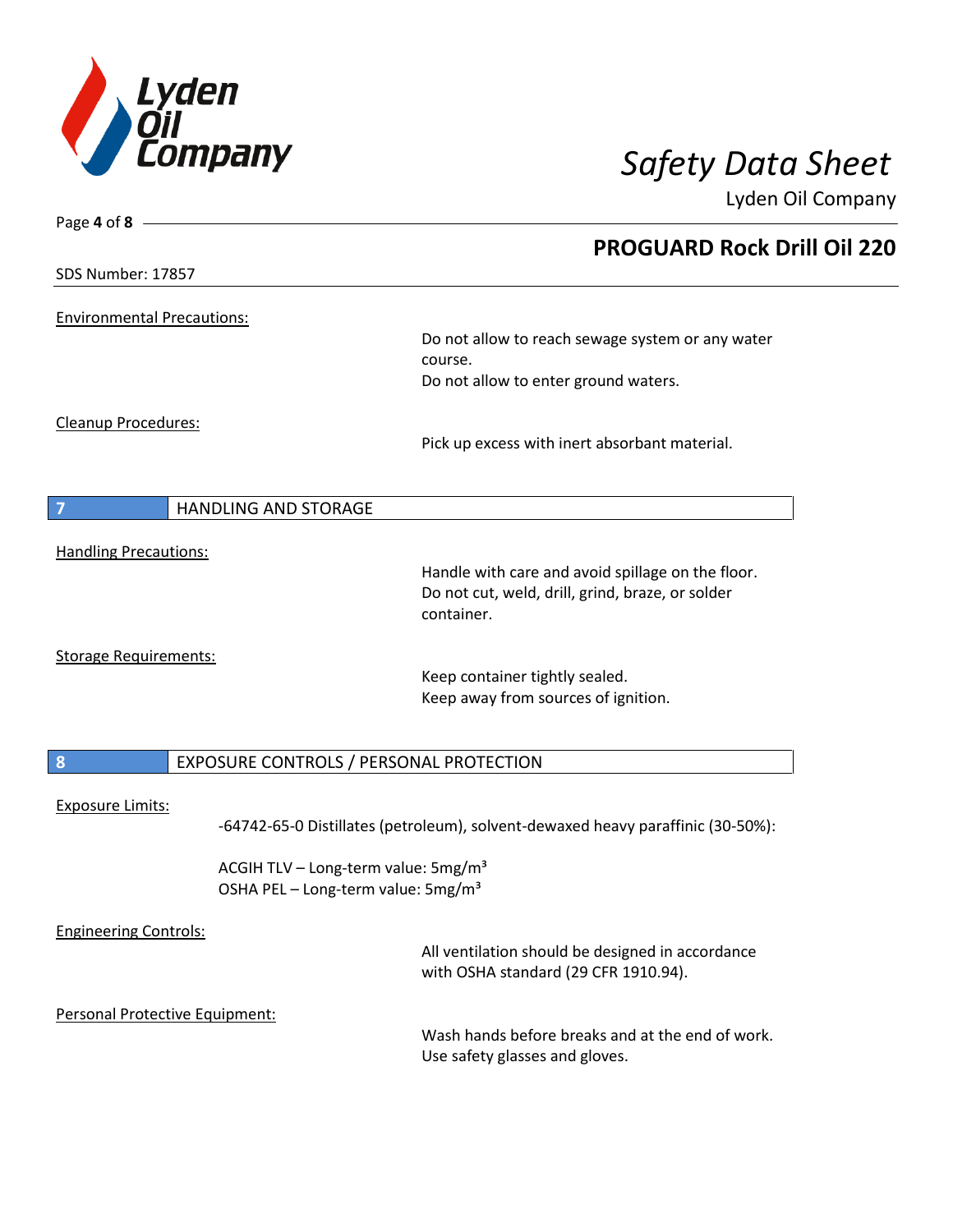

SDS Number: 17857

Page **5** of **8**

## **PROGUARD Rock Drill Oil 220**

# **9 PHYSICAL AND CHEMICAL PROPERTIES**

| Color:                        | Amber                                        |
|-------------------------------|----------------------------------------------|
| <b>Physical State:</b>        | Liquid                                       |
| Odor:                         | Sulfur                                       |
| <b>Odor Threshold:</b>        | Data not available                           |
| pH:                           | Data not available                           |
| <b>Melting Point:</b>         | Data not available                           |
| <b>Boiling Point:</b>         | >425°F                                       |
| <b>Boiling Range:</b>         | Data not available                           |
| Flash Point:                  | 212.8° C / 415° F (COC Method)               |
| <b>Evaporation Rate:</b>      | Data not available                           |
| Flammability:                 | Data not available                           |
| Flammability Limits:          | Data not available                           |
| Vapor Pressure:               | Data not available                           |
| Vapor Density:                | Data not available                           |
| <b>Relative Density:</b>      | $0.87$ (where water = 1)                     |
| Solubilities:                 | Insoluble in water                           |
| <b>Partition Coefficient:</b> | Data not available                           |
| Auto-Ignition Temperature:    | Data not available                           |
| Decomposition Temperature:    | Data not available                           |
| Viscosity:                    | 220 mm <sup>2</sup> /sec (kinematic at 40°C) |

| 10                          | STABILITY AND REACTIVITY |                                              |
|-----------------------------|--------------------------|----------------------------------------------|
| Stability:                  |                          | Stable under normal conditions.              |
| Reactivity:                 |                          | Not reactive under normal conditions.        |
| <b>Conditions to Avoid:</b> |                          | Extreme temperature, sparks, open flame, and |
|                             |                          | direct sunlight.                             |

Hazardous Reactions:

No known hazardous reactions.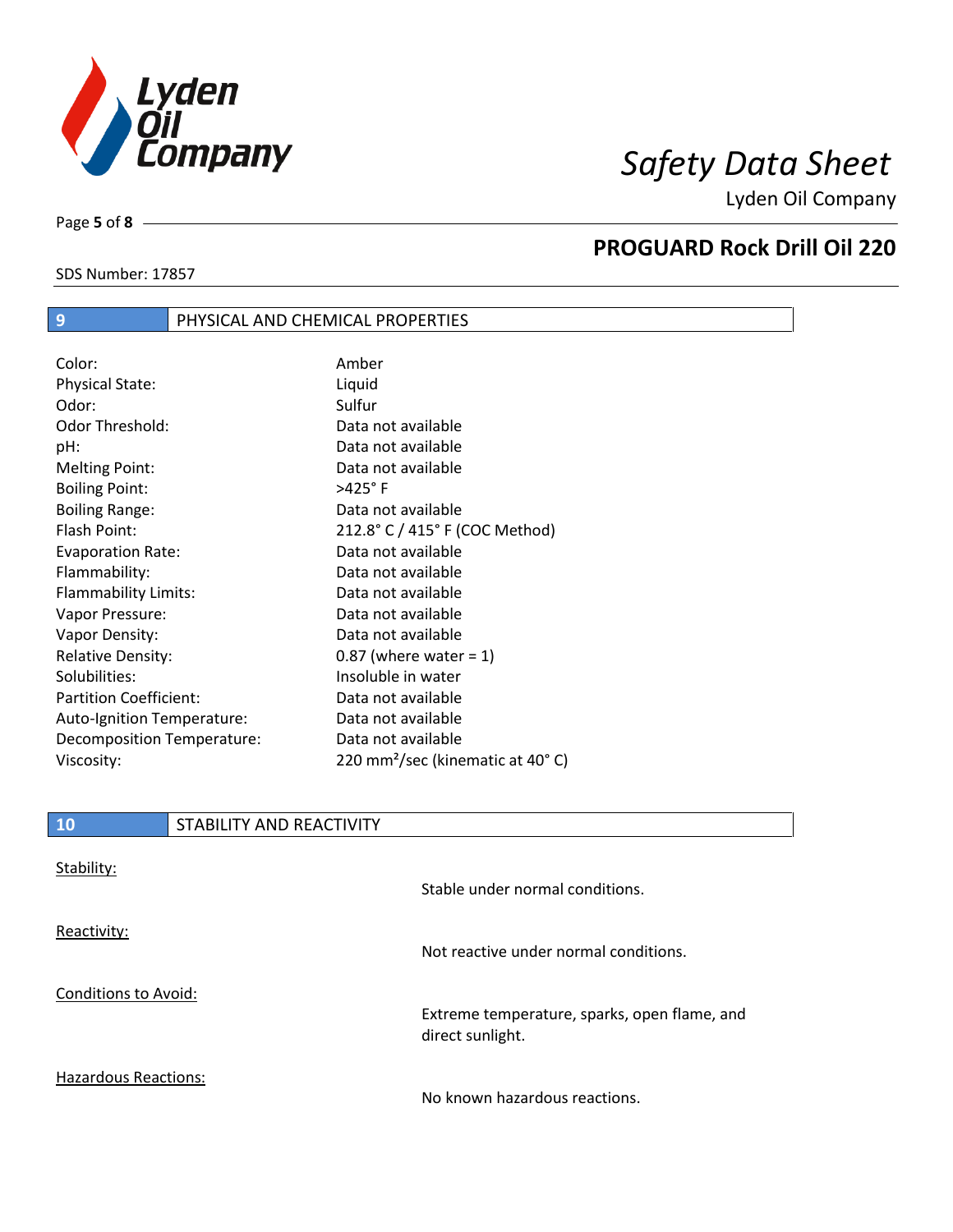

| Page 6 of 8 $-$                           |                                                                                                                           |
|-------------------------------------------|---------------------------------------------------------------------------------------------------------------------------|
|                                           | <b>PROGUARD Rock Drill Oil 220</b>                                                                                        |
| SDS Number: 17857                         |                                                                                                                           |
| Incompatible Materials:                   |                                                                                                                           |
|                                           | No further relevant information available.                                                                                |
| Decomposition Products:                   |                                                                                                                           |
|                                           | Hazardous decomposition products are not<br>expected to form.                                                             |
| $\boxed{11}$<br>TOXICOLOGICAL INFORMATION |                                                                                                                           |
| Routes of Exposure:                       |                                                                                                                           |
|                                           | Skin and eye contact are the primary routes of<br>exposure although exposure may occur following<br>accidental ingestion. |
| <b>Exposure Effects:</b>                  |                                                                                                                           |
|                                           | Repeated skin contact may cause dermatitis or an<br>oil acne.                                                             |
| <b>Measures of Toxicity:</b>              |                                                                                                                           |
|                                           | <b>Component Acute Toxicity Estimates:</b>                                                                                |
|                                           | Residual oils, petroleum, solvent dewaxed:                                                                                |
|                                           | Oral LD50: >5000 mg/kg (rat)                                                                                              |
|                                           | Dermal LD50: >2000 mg/kg (rabbit)<br>Inhalative LC50: 2.18 mg/l (4 hours) (rat)                                           |
|                                           |                                                                                                                           |
| Carcinogenic/Mutagenic Precautions:       | Non-carcinogenic and not expected to be<br>mutagentic.                                                                    |
|                                           |                                                                                                                           |

## **12** ECOLOGICAL INFORMATION

Ecological Precautions:

Avoid exposing to the environment.

Ecological Effects:

No specific environmental or aquatic data available.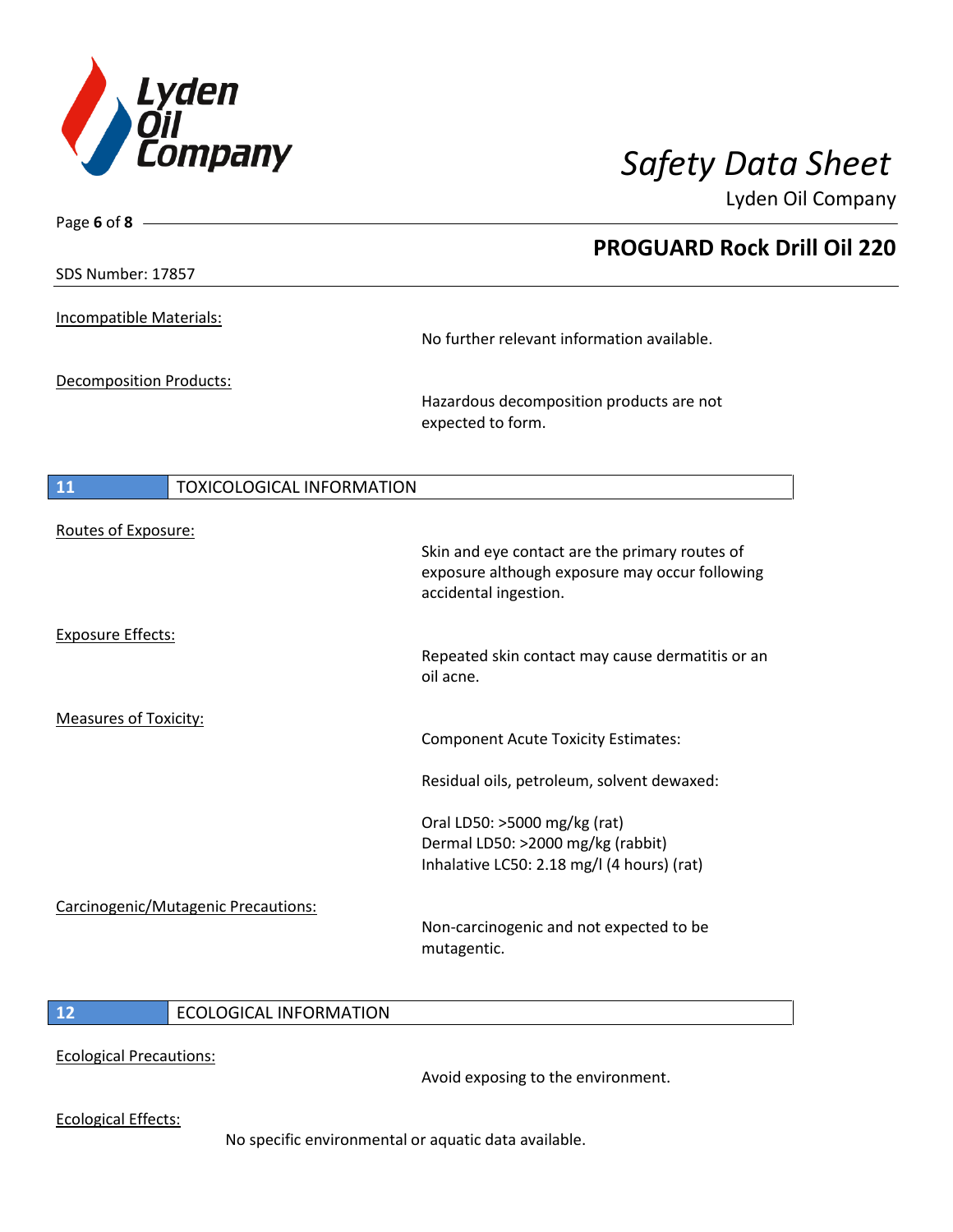

**PROGUARD Rock Drill Oil 220**

Lyden Oil Company

SDS Number: 17857

Page **7** of **8**

| 13                                                         | DISPOSAL CONSIDERATIONS |                                          |                                                  |
|------------------------------------------------------------|-------------------------|------------------------------------------|--------------------------------------------------|
| Disposal Methods:                                          |                         |                                          | Dispose of waste material in accordance with all |
|                                                            |                         |                                          | local, state, and federal requirements.          |
| <b>Disposal Containers:</b>                                |                         |                                          | Use properly approved container for disposal.    |
| <b>Special Precautions:</b>                                |                         |                                          | Do not flush to surface waters or drains.        |
| 14                                                         |                         | <b>TRANSPORT INFORMATION</b>             |                                                  |
|                                                            |                         |                                          |                                                  |
| <b>UN Number:</b>                                          |                         | Data not available<br>Data not available |                                                  |
| <b>UN Shipping Name:</b><br><b>Transport Hazard Class:</b> |                         | Data not available                       |                                                  |
| Packing Group:                                             |                         | Data not available                       |                                                  |
| <b>Environmental Hazards:</b>                              |                         |                                          |                                                  |
|                                                            |                         |                                          | Data not available                               |
| <b>Bulk Transport Guidance:</b>                            |                         |                                          | Data not available                               |
|                                                            |                         |                                          |                                                  |
| <b>Special Precautions:</b>                                |                         |                                          | Not regulated by DOT.                            |
|                                                            |                         |                                          |                                                  |

## **15** REGULATORY INFORMATION

This material and all of its components are listed on the Inventory of Existing Chemical Substances under the Toxic Substances Control Act.